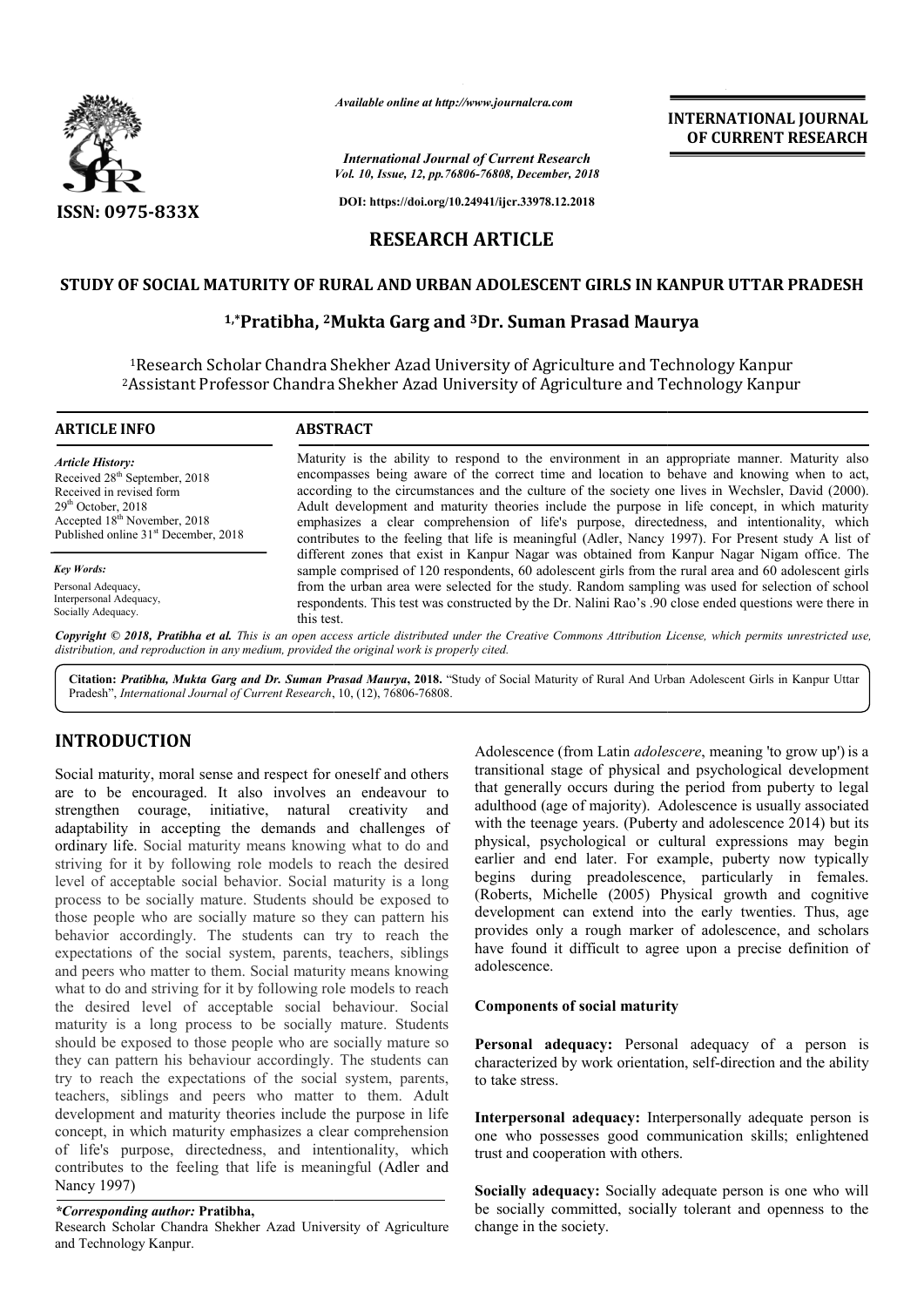## **MATERIALS AND METHODS**

Descriptive research design with questionnaire method was used in the research to study social maturity of rural and urban adolescent girls. Random sampling was used for selection of school respondents. The sample comprised of 120 respondents, 60 adolescent girls from the rural area and 60 adolescent girls from the urban area were selected for the study. This test was constr ucted by the Dr. Nalini Rao's .90 close ended questions were there in this test.

### **RESULTS AND DISCUSSION**

Table 1. reveals that correlation coefficient between rural and urban adolescent girls in the sub dimension of personal adequacy was found significant with the calculated 'r' values 0.5217, 0.4866 and 0.4970 in the areas of work orientation, self-direction and ability to take stress respectively was significant at 0.5%level of significance followed by correlation coefficient between the rural and urban adolescent girls in the sub dimension of interpersonal adequacy was found significance with the calculated 'r' values were 0.5306,04296 and 0.3216 in the areas of communication, enlightened trust and cooperation respectively was significant at 0.5% level of significance.

In the area of social adequacy correlation coefficient between the rural and urban adolescent girls in the sub dimension of social adequacy was found non-significant0.5% level of significance. Calculated value 0.1306, 0.0873were has significant 0.5% level of significance in the areas of social commitment and social tolerance respectively whereas openness to change with the calculated value 0.4139 was found significant at the 0.5%level of significance. Table 4.3.1 shows that inter-correlation among nine sub areas of social maturity. In case of rural adolescent girls correlation coefficient between work orientation and all the other areas was found significant at the 0.5%level of significance.

Except enlightened trust (0.0828) was found non-significant at the 0.5%level of significance, followed by self-direction was found significant correlationship was found with all sub division of social maturity at the 0.5% level of significance. In the area of ability to take stress of rural adolescent girl's correlationship was found non significance with the communication (0.1943)enlightened trust (0.0987) and cooperation at the 0.5% level of significance. Through it was found significant at 0.5% level of significance with other areas in the case of communication was found significant correlation with all sub dimension at the 0.5% level of significance. In areas of enlightened trust correlation coefficient was found significant correlation with cooperation (0.4868) openness to

**Table 1 Correlation coefficient between rural and urban adolescent girls in the different areas of three sub dimension of social maturity**

| <b>S.N.</b>                   | <b>Sub dimensions</b>  | $\mathbf{r}$ |  |  |
|-------------------------------|------------------------|--------------|--|--|
| <b>Personal Adequacy</b>      |                        |              |  |  |
|                               | Work orientation       | $0.5217*$    |  |  |
| 2.                            | Self-direction         | $0.4866*$    |  |  |
| 3.                            | Ability to take stress | $0.4970*$    |  |  |
| Interpersonal adequacy        |                        |              |  |  |
| 4.                            | Communication          | $0.5306*$    |  |  |
| 5.                            | Enlightened trust      | $0.4296*$    |  |  |
| 6.                            | Cooperation            | $0.3215*$    |  |  |
| <b>Interpersonal Adequacy</b> |                        |              |  |  |
| 7.                            | Social commitment      | 0.1306       |  |  |
| 8.                            | Social tolerance       | 0.0873       |  |  |
| 9.                            | Openness to change     | $0.4139*$    |  |  |

Table value 1.9803 \*Significance at 0.5%level of significance

#### **Table 2. Inter-correlation among the nine sub–dimension of social maturity of rural adolescent girls**

| S.N.       |           | <b>WO</b> | <b>SD</b> | AS        | CМ        | ET        | CP        | <b>SC</b> | <b>ST</b> | OC |
|------------|-----------|-----------|-----------|-----------|-----------|-----------|-----------|-----------|-----------|----|
|            | WO        |           |           |           |           |           |           |           |           |    |
|            | <b>SD</b> | $0.4910*$ |           |           |           |           |           |           |           |    |
| 3.         | AS        | $0.5480*$ | $0.2627*$ |           |           |           |           |           |           |    |
| 4.         | CМ        | $0.4311*$ | $0.6244*$ | 0.1943    |           |           |           |           |           |    |
| 5.         | ET        | 0.0828    | $0.4619*$ | 0.0987    | $0.6089*$ |           |           |           |           |    |
| 6.         | CP        | $0.3381*$ | $0.4704*$ | 0.0567    | $0.6775*$ | $0.4868*$ |           |           |           |    |
| $\sqrt{2}$ | <b>SC</b> | 0.5808*   | $0.2344*$ | $0.5395*$ | $0.3710*$ | 0.0815    | $0.3395*$ |           |           |    |
| 8.         | <b>ST</b> | $0.5264*$ | $0.2368*$ | $0.2204*$ | $0.2599*$ | $0.2926*$ | $0.2919*$ | $0.3506*$ |           |    |
| 9.         | <b>OC</b> | $0.4260*$ | $0.4519*$ | $0.3037*$ | $0.5080*$ | $0.3874*$ | $0.4225*$ | $0.2762*$ | $0.2666*$ |    |

Table value 1.9803 \*Significance at the level of 0.5% significance

**Table 3.Inter-correlation among the nine sub dimension of social maturity of urban adolescent girls**

| S.N. |           | <b>WO</b> | <b>SD</b> | AS        | CМ        | ET        | CP        | <b>SC</b> | <b>ST</b> | OC |
|------|-----------|-----------|-----------|-----------|-----------|-----------|-----------|-----------|-----------|----|
| .,   | WO.       |           |           |           |           |           |           |           |           |    |
| z.   | <b>SD</b> | $0.2332*$ |           |           |           |           |           |           |           |    |
| 3.   | AS        | $0.3707*$ | $0.3058*$ |           |           |           |           |           |           |    |
| 4.   | <b>CM</b> | $0.4298*$ | $0.4597*$ | $0.3000*$ |           |           |           |           |           |    |
| 5.   | ET        | 0.1635    | $0.5457*$ | 0.0552    | $0.9459*$ |           |           |           |           |    |
| 6.   | CP        | 0.0790    | $0.3184*$ | 0.0574    | $0.2857*$ | $0.3996*$ |           |           |           |    |
| 7.   | SC        | $0.4537*$ | $0.2464*$ | $0.3877*$ | 0.0922    | 0.0137    | 0.1551    |           |           |    |
| 8.   | <b>ST</b> | $0.4184*$ | $0.2381*$ | $0.2963*$ | 0.1544    | 0.0879    | $0.3711*$ | $0.4557*$ |           |    |
| 9.   | OC        | $0.3362*$ | 0.1127    | 0.902     | $0.5016*$ | $0.2040*$ | $0.3150*$ | 0.1712    | $0.2935*$ |    |

Table value 1.9803 \*Significance at the level of 0.5% significance